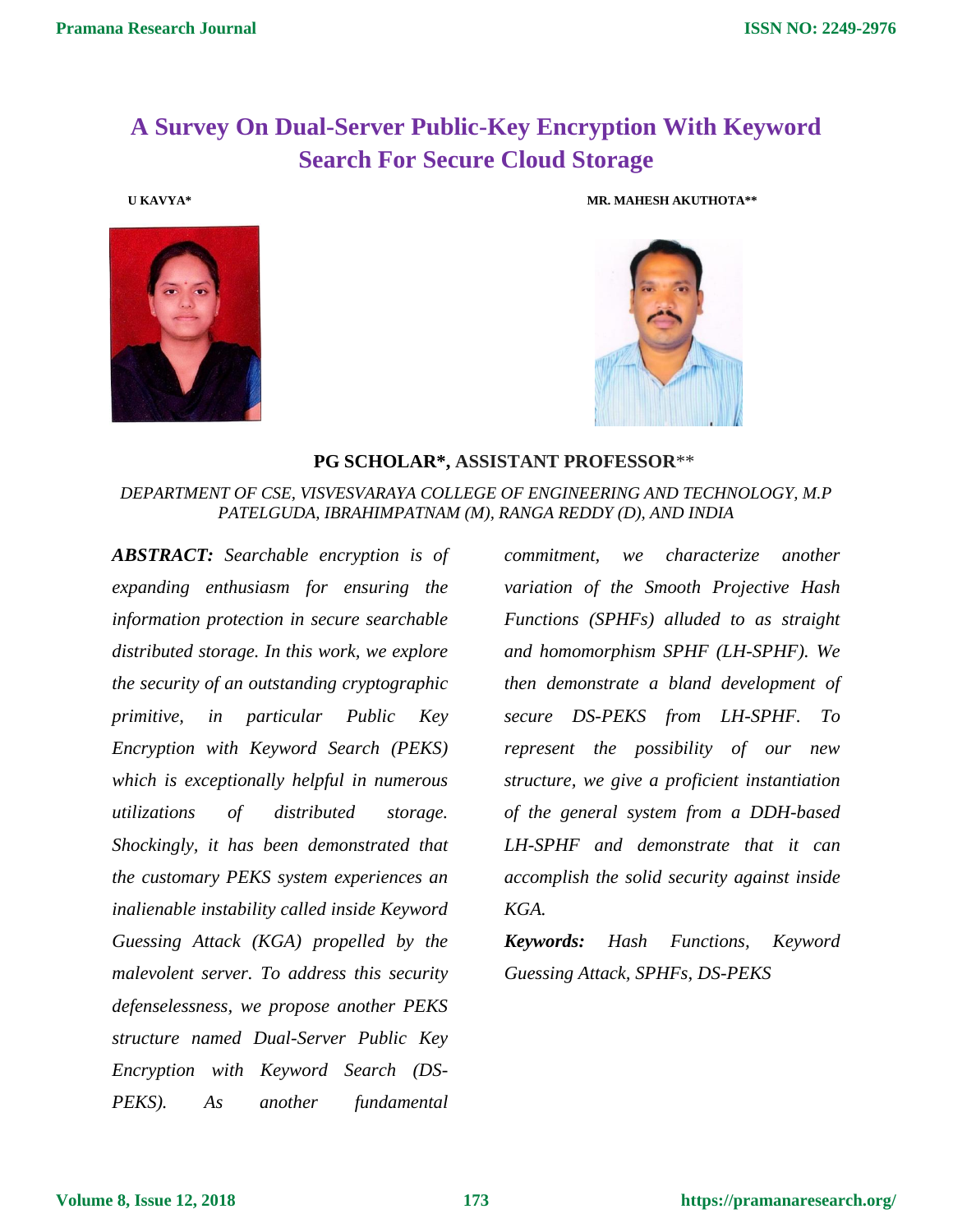**1. INTRODUCTION** Cloud storage outsourcing has turned into a well-known application for ventures and associations to lessen the weight of keeping up enormous information lately. Nonetheless, as a general rule, end clients may not so much trust the cloud capacity servers and may like to encode their information some time recently transferring them to the cloud server keeping in mind the end goal to ensure the information security. This as a rule makes the information usage more troublesome than the customary stockpiling where information is kept in the nonattendance of encryption. One of the regular arrangements is the searchable encryption which permits the client to recover the encoded reports that contain the client determined watchwords, where given the catchphrase trapdoor, the server can discover the information required by the client without decoding. Searchable encryption can be acknowledged in either symmetric then again deviated encryption setting. In [2], Song et al. proposed watchword look on cipher text, known as Searchable Symmetric Encryption (SSE) and subsequently a few SSE plans [3], [4] were intended for enhancements. Despite the fact that SSE plans appreciate high proficiency, they experience the ill effects of muddled mystery key appropriation.

Correctly, clients need to safely share mystery keys which are utilized for information encryption. Else they are not ready to share the scrambled information outsourced to the cloud. To determine this issue, Boneh et al. [5] presented a more adaptable primitive, to be specific Public Key Encryption with Keyword Search (PEKS) that empowers a client to seek encoded information in the awry encryption setting. In a PEKS framework, utilizing the collector's open key, the sender joins some encoded watchwords (allowded to as PEKS cipher texts) with the encoded information. The beneficiary at that point sends the trapdoor of a to-be-sought catchphrase to the server for information seeking. Given the trapdoor and the PEKS cipher text, the server can test whether the catchphrase fundamental the PEKS ciphertxt is equivalent to the one chose by the recipient. Provided that this is true, the server sends the coordinating scrambled information to the recipient. In spite of being free from mystery key circulation, PEKS plans experience the ill effects of an intrinsic instability with respect to the trapdoor catchphrase security, to be specific inside Keyword Guessing Assault (KGA). The reason prompting to such a security helplessness is that any individual who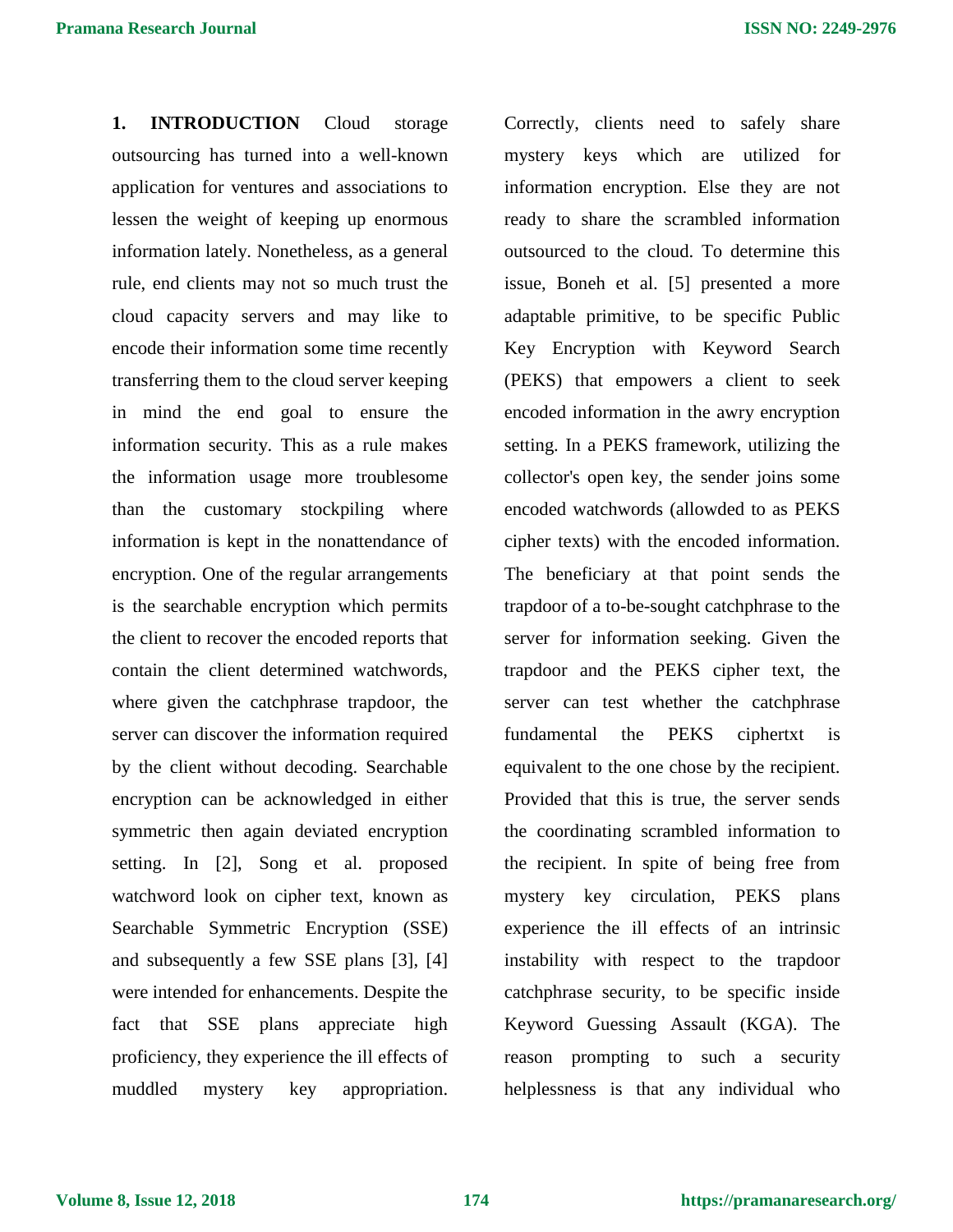knows beneficiary's open key can create the PEKS cipher text of self-assertive watchword himself. In particular, given a trapdoor, the antagonistic server can pick a speculating catchphrase from the watchword space and after that utilization the catchphrase to produce a PEKS cipher text. The server then can test whether the speculating catchphrase is the one basic the trapdoor. This speculating then-testing strategy can be rehashed until the right catchphrase is found. Such a speculating assault has additionally been considered in numerous watchword based frameworks. Be that as it may, the assault can be propelled all the more productively against PEKS plans since the watchword space is generally the same as an ordinary word reference (e.g., all the important English words), which has a much littler size than a watchword lexicon (e.g., every one of the words Containing 6 alphanumeric characters). It is significant that in SSE plans, just mystery key holders can produce the watchword cipher text and henceforth the antagonistic server is not ready to dispatch within KGA. As the watchword dependably shows the protection of the client information, it is in this way of handy significance to beat this security danger for secure searchable encoded information outsourcing.

**2. Traditional PEKS** Taking after Boneh et al's. Fundamental work, Abdalla et al. formalized unknown IBE (AIBE) and exhibited a nonexclusive development of searchable encryption from AIBE. They likewise demonstrated to exchange a progressive IBE (HIBE) conspire into an open key encryption with brief catchphrase seek (PETKS) where the trapdoor is as it were legitimate in a particular time interim. Waters demonstrated that the PEKS plans in light of bilinear guide could be connected to assemble scrambled and searchable reviewing logs. Keeping in mind the end goal to develop a PEKS secure in the standard model, Khader proposed a plan in view of the k-flexible IBE furthermore gave a development supporting different catchphrase look. The main PEKS plot without pairings was presented by Di Crescenzo and Saraswat . The development is determined from Cock's IBE plot which is not extremely down to earth.

**3. Secure Channel Free** PEKS The first PEKS plot requires a protected channel to transmit the trapdoors. To beat this confinement, Baek et al. Proposed another PEKS plot without requiring a protected channel, which is alluded to as a protected without channel PEKS (SCF-PEKS). The thought is to include the server's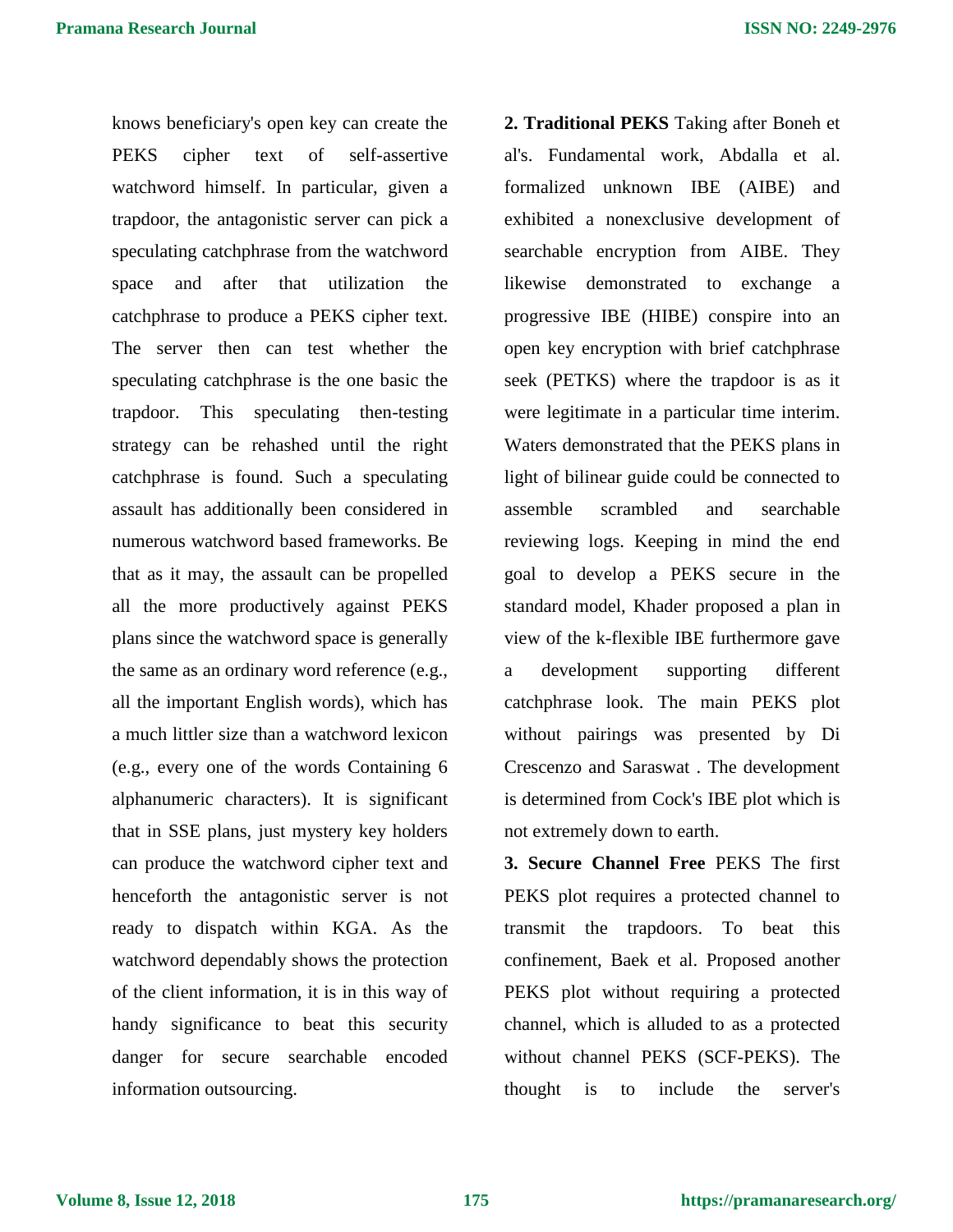open/private key combine into a PEKS framework. The watchword cipher text and trapdoor are produced utilizing the server's open key and thus just the server (assigned analyzer) can play out the hunt. Rhee et al. later upgraded Baek et al's. Security display for SCF-PEKS where the assailant is permitted to acquire the relationship between the non-challenge cipher texts and the trapdoor. They likewise displayed a SCF-PEKS conspire secure under the upgraded security show in the irregular prophet display. Another expansion on SCF-PEKS is by Emura et al. They upgraded the security show by presenting the adaptively secure SCFPEKS, wherein a foe is permitted to issue test questions adaptively..

**4. KGA (Keyword Guessing Attack)** Byun et al. presented the disconnected catchphrase speculating assault against PEKS as watchwords are looked over a much littler space than passwords what's more, clients as a rule utilize understood catchphrases for looking archives. They likewise called attention to that the plan proposed in Boneh et al. was defenseless to watchword speculating assault. Enlivened by the work of Byun et al. Yau et al. exhibited that outside foes that catch the trapdoors sent in an open channel can uncover the encoded watchwords through disconnected Key

guessing attack and they likewise flaunted line watchword speculating assaults against the (SCF-) PEKS conspires .The principal PEKS conspire secure against outside Key guessing attack was proposed by Rhee et al. . In, the idea of trapdoor vagary was proposed and the creators appeared that trapdoor vagary is an adequate condition for avoiding outside watchword speculating assaults. Tooth et al. proposed a solid SCFPEKS plot with (outside) KGA strength. Like the work in [15], they likewise considered the versatile test prophet in their proposed security definition. By the by, every one of the plans said above are observed to be defenseless against Key guessing attack from a noxious server (i.e., inside KGA). Jeong et al. [22] demonstrated a negative outcome that the consistency/ accuracy of PEKS suggest instability to inside KGA in PEKS. Their outcome shows that developing secure and steady PEKS plans against inside KGA is unimaginable under the first system. A potential arrangement is to propose another structure of PEKS. In [10], Peng et al. proposed the thought of Public key Encryption with Fuzzy Keyword Search (PEFKS) where every catchphrase relates to a correct trapdoor and a fluffy trapdoor. The server is as it were furnished with the fluffy trapdoor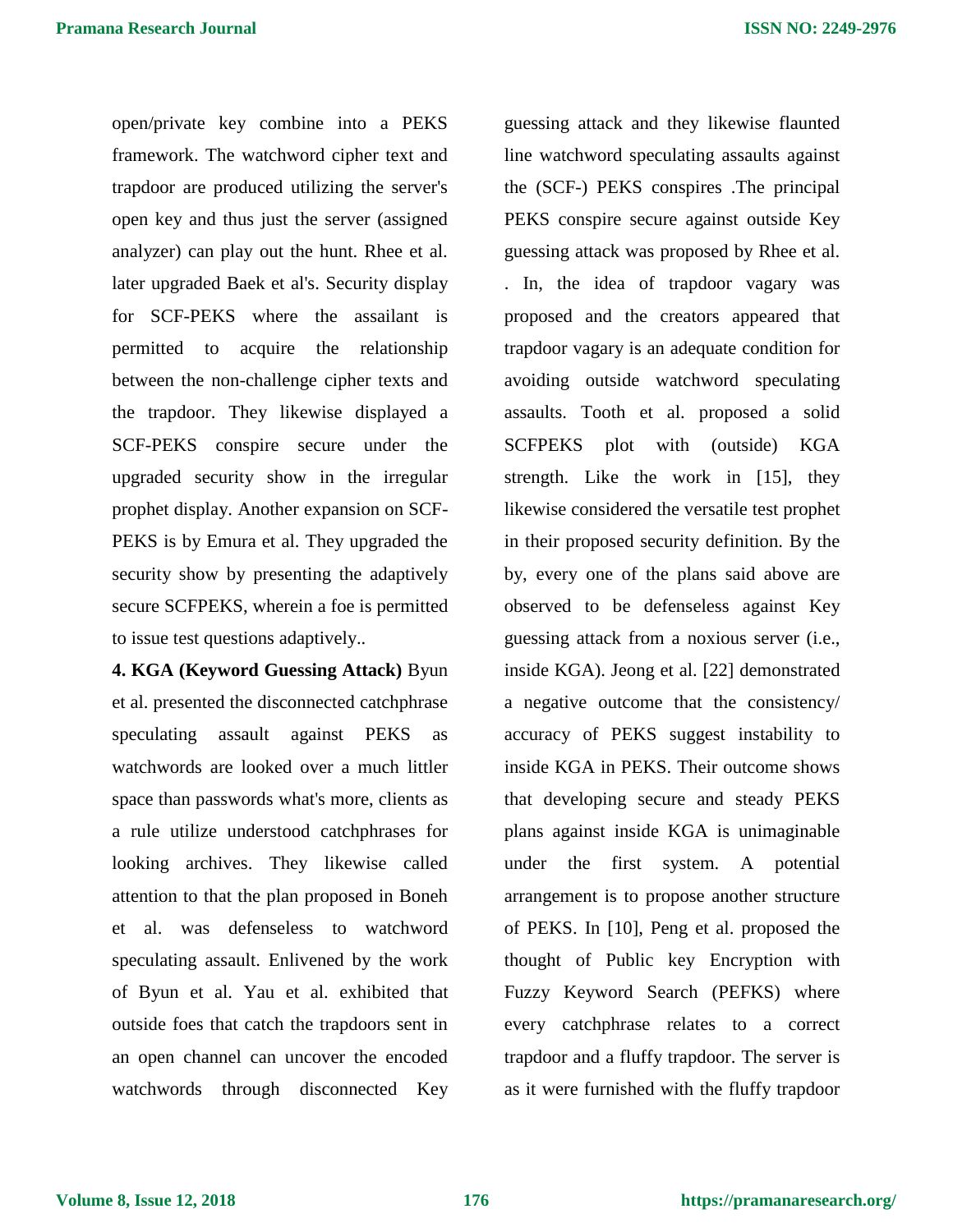and subsequently can no more take in the correct watchword since at least two catchphrases share the same fluffy watchword trapdoor. In any case, their plan experiences a few constraints with respect to the security and effectiveness. On one hand, in spite of the fact that the server can't precisely figure the watchword, it is still ready to know which little set the basic catchphrase has a place with and in this manner the watchword security is not all around safeguarded from the server. On the other hand, their plan is illogical as the recipient needs to locally locate the coordinating cipher text by utilizing the correct trapdoor to sift through the noncoordinating ones from the set come back from the server.

**5. DS-PEKS Framework** Compared to [1], we have reconsidered and advanced the work considerably in the accompanying perspectives. To begin with, in the preparatory work [1] where our nonspecific DS-PEKS development was exhibited, we indicated neither a solid development of the straight what's more, homomorphism SPHF nor a reasonable instantiation of the DS-PEKS structure. To fill this crevice and outline the plausibility of the system, in this paper (Section 6), we to begin with demonstrate that a direct and homomorphism dialect LDH can be gotten from the Diffie-Hellman supposition and at that point build a solid direct and homomorphism SPHF, alluded to as SPHFDH, from LDH. We give a formal verification that SPHFDH is right, smooth and pseudo-irregular development. We then present a solid DS-PEKS plot from SPHFDH. To investigate its execution, we first give a correlation between existing plans and our plan and after that assess its execution in trials. We too reconsidered the preparatory adaptation [1] to upgrade the presentation what's more, meaningfulness. In the related work part, analyzed to the preparatory rendition, we include more written works and give a clearer characterization of the current plans in light of their security. We exhibit the security models of DS-PESK as tests to make them more lucid. Besides, to make the ideas of SPHF and our recently characterized vari clearer. A DS-PEKS plot primarily comprises of (KeyGen, DSPEKS, DS-Trapdoor; FrontTest; BackTest). To be more exact, the KeyGen calculation creates general society/private key sets of the front and back servers rather than that of the collector. Besides, the trapdoor era calculation DS-Trapdoor characterized here is open while in the customary PEKS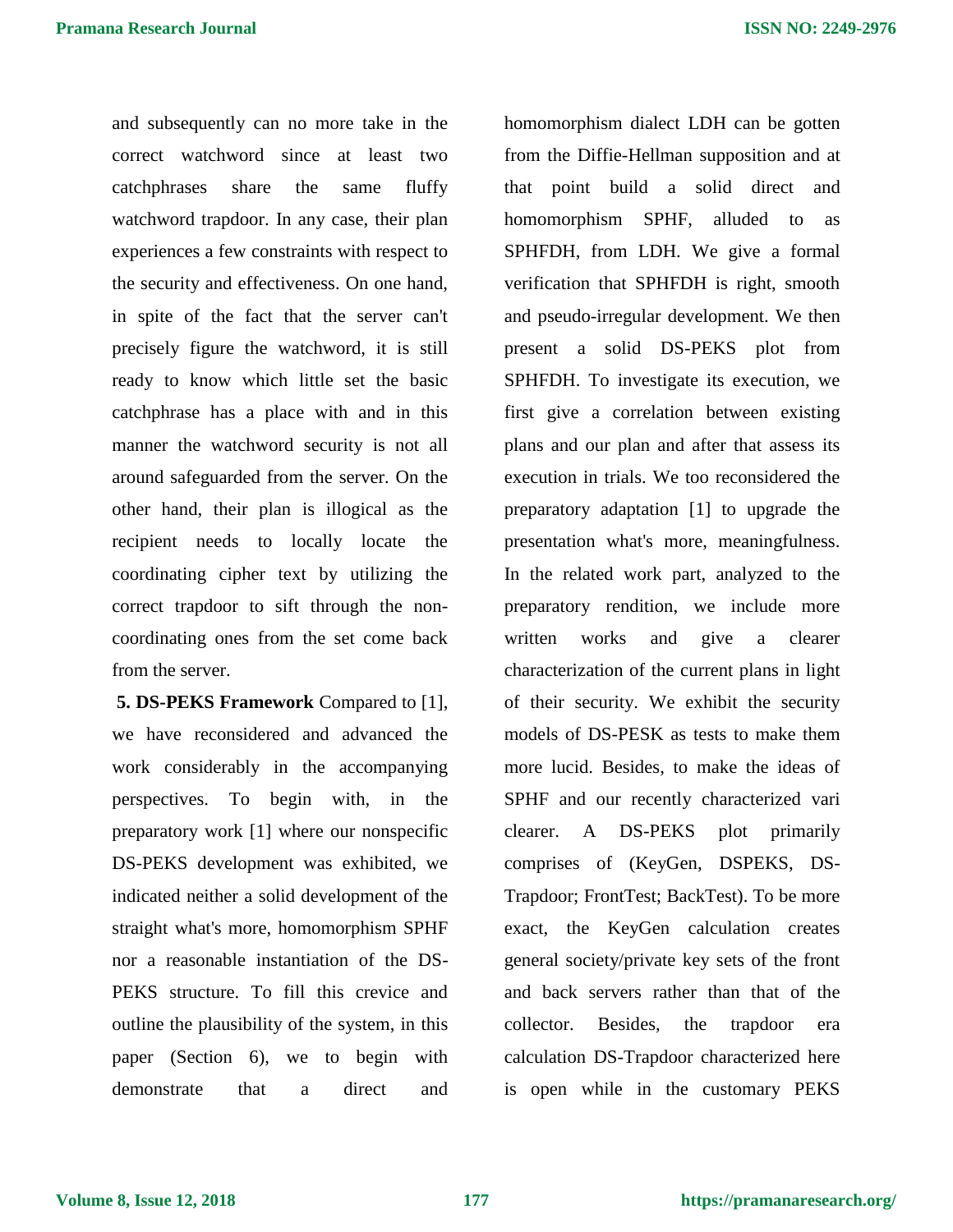definition [5], [13], the calculation Trapdoor takes as info the collector's private key. Such a distinction is expected to the diverse structures utilized by the two frameworks. In the customary PEKS, since there is just a single server, if the trapdoor era calculation is open, then the server can dispatch a speculating assault against a catchphrase cipher text

to recoup the scrambled catchphrase. Subsequently, it is difficult to accomplish the semantic security as characterized in [5], [13]. Be that as it may, as we will appear later, under the DS-PEKS system, we can in any case accomplish semantic security when the trapdoor era calculation is open. Another distinction between the customary PEKS and our DS-PEKS is that the test calculation is isolated into two calculations, FrontTest and BackTest keep running by two free servers. This is basic for accomplishing security against within watchword speculating assault. In the DS-PEKS framework, after getting a question from the collector, the front server pre-forms the trapdoor what not the PEKS cipher texts utilizing its private key, and afterward sends some inside testing-states to the back server with the comparing trapdoor and PEKS cipher texts covered up. The back server can then choose which reports are questioned by

the collector utilizing its private key and the got inside testing-states from the front server. To begin with, Setup is performed and the framework parameters are created. Based on the created framework parameters, alternate systems are executed. It is portrayed underneath: 1) Setup (1\_). Takes as input the security parameter \_,generates the system parameters P; 2) KeyGen(P): Takes as input the systems parameters P,outputs the public/secret key pairs (pkFS; skFS), and(pkBS; skBS) for the front server, and the back server respectively; 3) DS-PEKS(P; pkFS; pkBS; kw1): Takes as input P, the front server's public key pkFS, the back server's public key pkBS and the keyword kw1, outputs the PEKS ciphertext CTkw1 of kw1; 4) DS-Trapdoor(P; pkFS; pkBS; kw2): Takes as input P, the front server's public key pkFS, the back server's public key pkBS and the keyword kw2, outputs the trapdoor Tkw2 ; 5) FrontTest(P; skFS;CTkw1 ; Tkw2 ): Takes as input P, the front server's secret key skFS, the PEKS ciphertext CTkw1 and the trapdoor Tkw2 , outputs the internal testing-state CITS; 6) BackTest(P; skBS;CITS): Takes as input P, the back server's secret key skBS and the internal testing-state CITS, outputs the testing result 0 or 1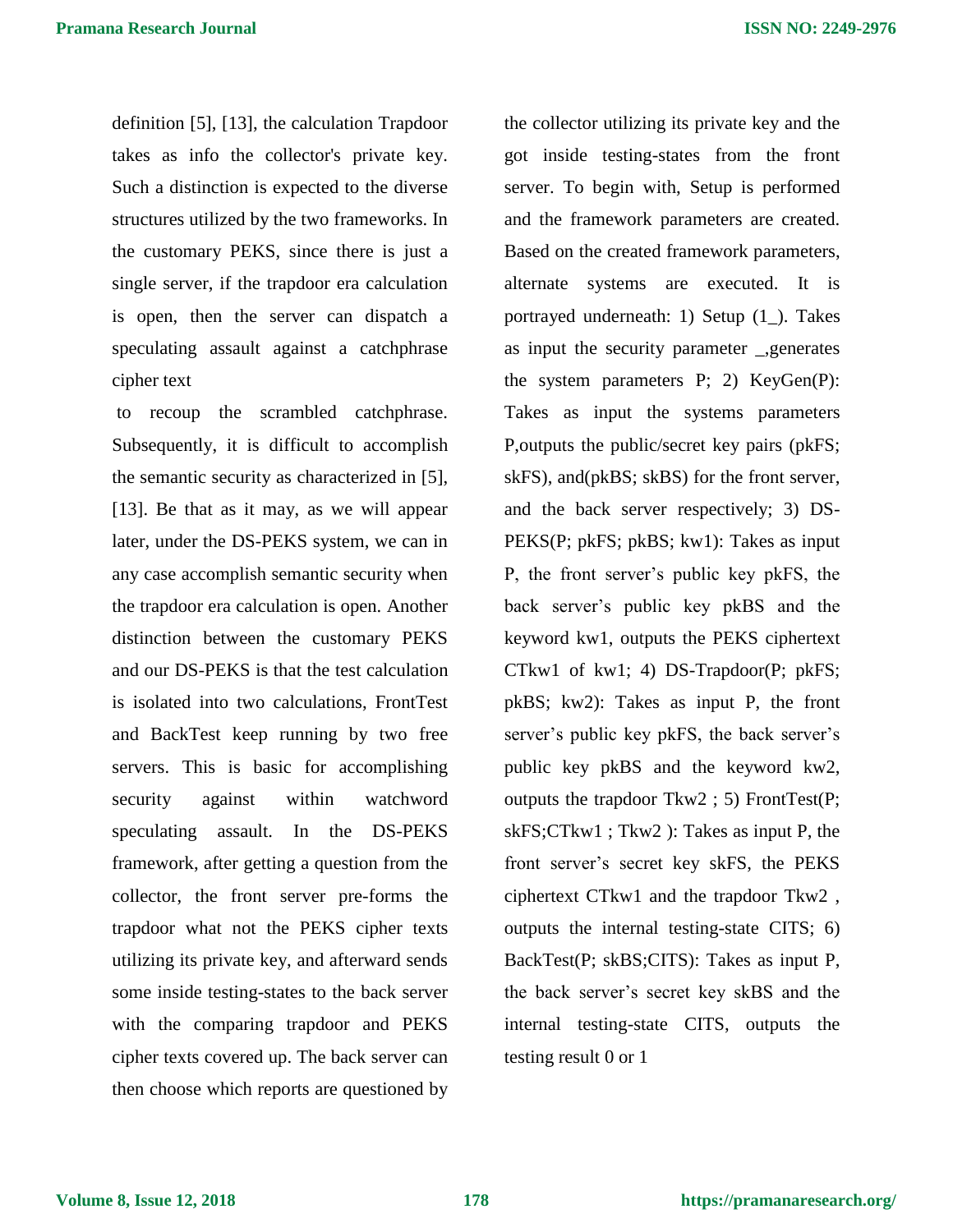**6. Smooth Projective Hash Functions** Smooth Projective Hash Functions (SPHFs) were presented by Cramer and Shoup [CS02] with a specific end goal to accomplish IND-CCA security from IND-CPA encryption plans, which prompted to the principal effective IND-CCA encryption conspire provably secure in the standard model under the DDH presumption [CS98]. They can be viewed as a sort of certain assigned verifier confirmations of enrollment [ACP09, BPV12]. Essentially, SPHFs are groups of sets of capacities (Hash, ProjHash) characterized on a dialect L. These capacities are listed by a couple of related keys (hk, hp), where hk, the hashing key, can be viewed as the private key and hp, the projection key, as people in general key. On a word  $W \in L$ , both capacities ought to prompt to a similar outcome: Hash (hk,L, W) with the hashing key and ProjHash(hp,L, W, w) with the projection key just additionally a witness w that  $W \in$ L. Obviously, if W  $6 \in L$ , such a witness does not exist, and the smoothness property expresses that Hash(hk,L, W) is free of hp. As a result, notwithstanding knowing hp, one can't figure Hash (hk,L, W).

**7. CONCLUSIONS** In this paper, we proposed another structure, named DualServer Public Key Encryption with Keyword Search (DSPEKS) that can keep within catchphrase speculating assault which is an intrinsic helplessness of the conventional PEKS structure. We additionally presented another Smooth Projective Hash Function (SPHF) and utilized it to build a bland DSPEKS plot. An effective instantiation of the new SPHF in light of the Diffie-Hellman issue is additionally exhibited in the paper, which gives an effective DS-PEKS plot without pairings.